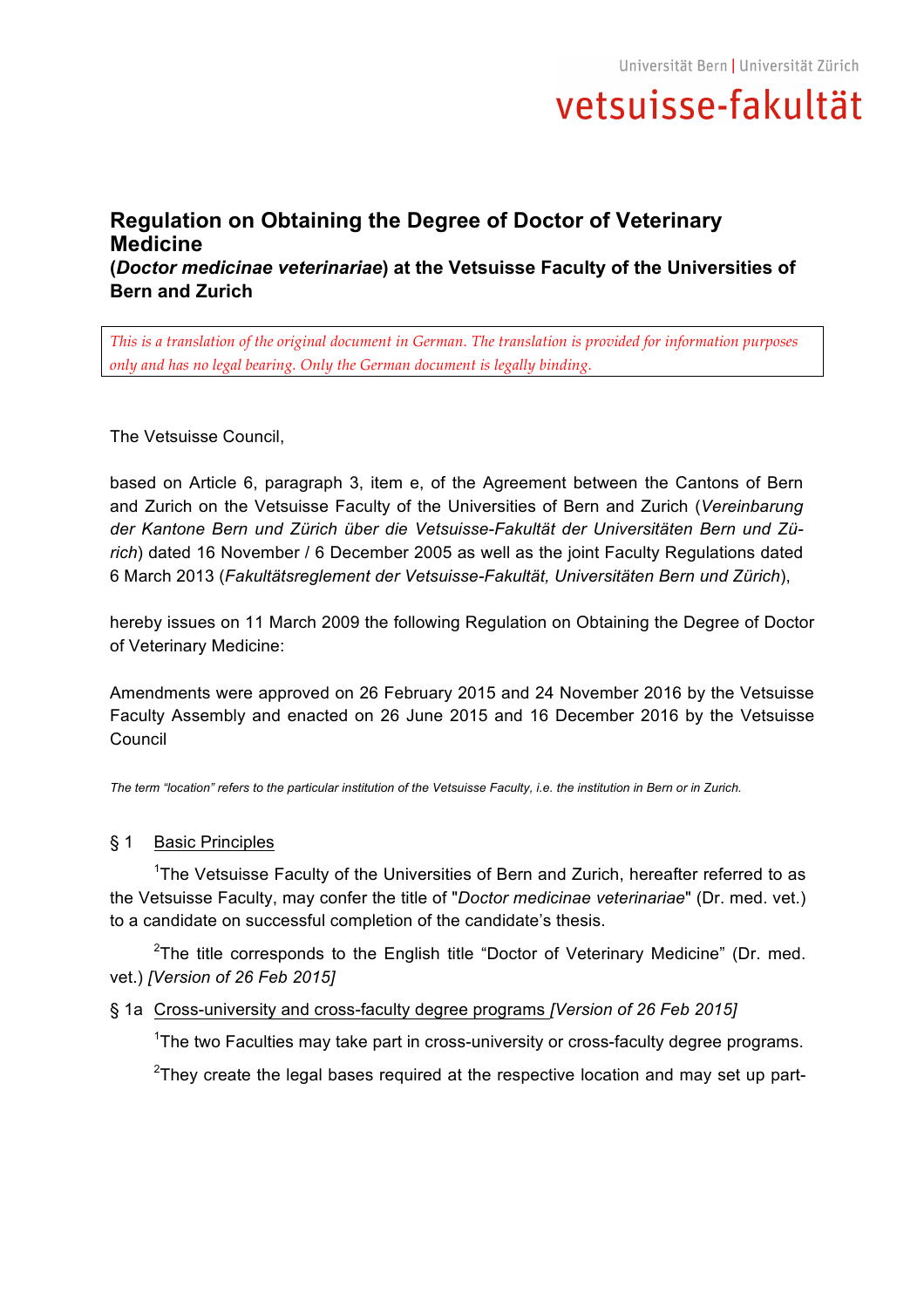nership agreements for this purpose.

### § 2 Thesis and Supervision

 $1/4$  thesis is defined as a scholarly study compiled and written by the candidate.

<sup>2</sup> Every thesis must be represented by a specialist from the Vetsuisse Faculty (privatdozent, professor), hereafter referred to as thesis supervisor, vis-à-vis the Faculty Assembly of the individual location.

 $3$ An agreement is concluded between the candidate and the thesis supervisor to define the procedures, targets, and general conditions of the program as well as to name contact persons (in particular for expert supervision). The agreement is not to be regarded as a contract.

### § 3 Admission and Matriculation

<sup>1</sup>Candidates from Switzerland must have proof of a university degree at Master's level in Veterinary Medicine. *[Version of 26 Feb 2015]*

 $2$ In the case of candidates from the EU, bilateral agreements on the mutual recognition of university degrees are respected. All other cases are decided upon by the Vetsuisse Teaching Commission on request.

 $3$ Candidates must be matriculated for the entire thesis period until all required documents for attaining the degree have been submitted in full, in accordance with the terms defined by the relevant Vetsuisse location.

<sup>4</sup>Admission requirements of either the University of Bern or the University of Zurich are applicable, depending on where admission takes place. *[Version of 26 Feb 2015]*

### § 4 Submission of Documents for the Degree

<sup>1</sup>The petition to obtain the degree "Doctor of Veterinary Medicine," including the thesis and required documents for attaining the degree, may be submitted in writing at any time to the Office of the Dean of the relevant location.

<sup>2</sup>In addition, the Swiss Federal Diploma in Veterinary Medicine must be presented. Degrees are recognized on the basis of § 3 paragraph 2. *[Version of 26 Feb 2015]*

 $3$ The application is not processed until all required documents have been submitted. Details are available in the Guidelines for Candidates for the Degree of Doctor of Veterinary Medicine (*Leitfaden für Doktorierende*), hereafter referred to as Guidelines.

<sup>4</sup>The thesis and all required documents for attaining the degree must be held for at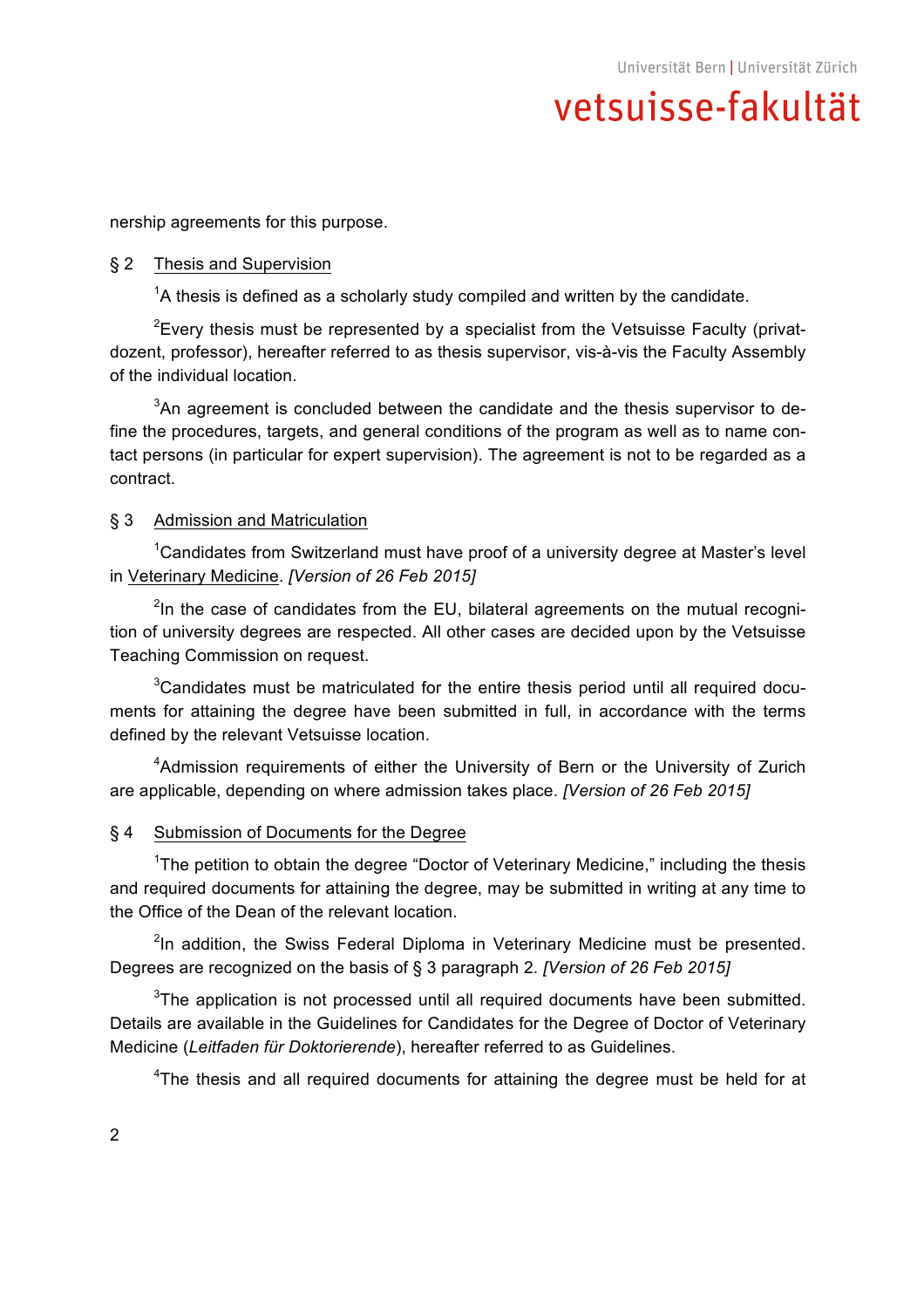least four weeks in the Office of the Dean of the relevant location. Appeals may be submitted during this time.

<sup>5</sup>Any scientific work that has already been submitted to the University of Bern or the University of Zurich or another university in Switzerland or abroad for the purpose of earning an academic degree is not accepted. *[Version of 26 Feb 2015]*

## § 5 Language and Layout

<sup>1</sup>The thesis may be written in German, French, Italian, or English.

 $2$ An abstract of the thesis must be included at the start of the thesis, below the table of contents.

 $3$ If the thesis is not written in English, the title, summary, and key words must be supplied in English.

<sup>4</sup>Details regarding the title page, format and text layout, table of contents, bibliography, CV, and acknowledgments are given in the Guidelines.

## § 6 Format and Authorship

 ${}^{1}$ A thesis may be presented in the form of a monograph, or as a submitted or accepted manuscript for publication (journal article).

 $2$ In the latter case, the candidate must be the lead author.

 $3$ Details on the form and number of documents to be submitted can be found in the Guidelines. The Guidelines for Candidates for the Degree of Doctor of Veterinary Medicine are updated by the Office of the Dean of both locations. *[Version of 26 Feb 2015]*

## § 7 Expert Opinion and Public Defense

 $1$ To be submitted to the Office of the Dean at the same time as the thesis are: A written opinion by the thesis supervisor (Art. 2.2), a written opinion by a co-expert, and a confirmation by the thesis supervisor that the work was presented by the candidate on the occasion of a specialist conference or a public Vetsuisse oral examination.

 $2$ The co-expert is proposed by the thesis supervisor and must have a habilitation or equivalent academic qualification; the co-expert must furthermore be familiar with the subject area of the thesis.

 $3$ If the thesis is submitted in the format of a manuscript that has been accepted by a peer-reviewed specialist journal or in the form of a manuscript that has already been printed, a second opinion (co-expert) is not required.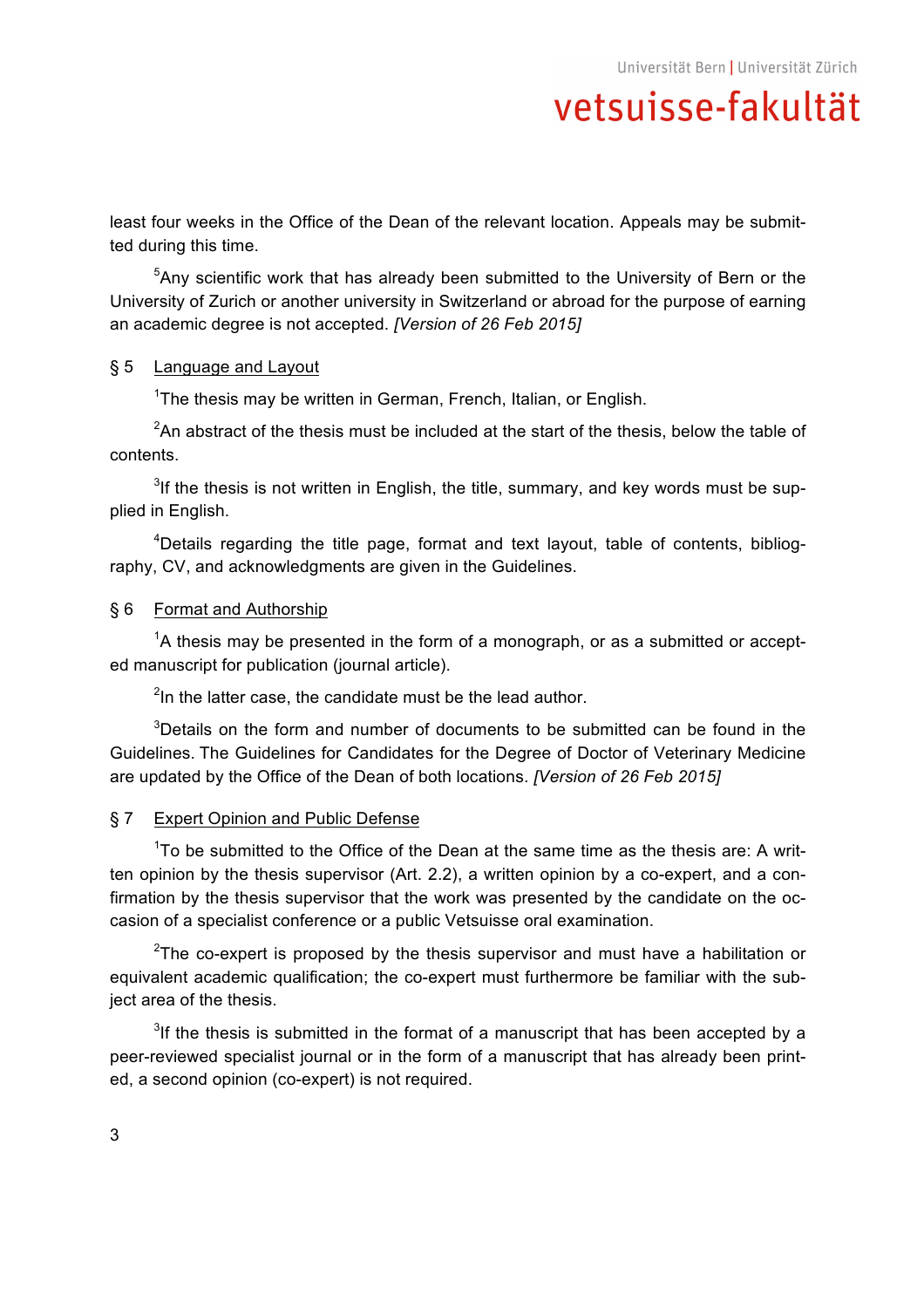## § 8 Deposit Copies

<sup>1</sup>The number and date on which the bound deposit copies and electronic documents are to be submitted to the library is determined by the relevant location.

<sup>2</sup>Information on this subject is available in the Guidelines or at the Offices of the Deans at each location.

### § 9 Conferral of the Degree and Diploma

<sup>1</sup>Upon fulfillment of all the formal criteria (in particular, Art. 7) and after the period for objection has passed (Art. 4.3.), the Faculty Assembly of the relevant location decides on whether to accept or reject the thesis. *[Version of 26 Feb 2015]*

<sup>2</sup>The decision is communicated in writing to the candidate by the Dean of the relevant location, with a copy sent to the executive board of the relevant university. *[Version of 26 Feb 15]*

 $3$ The written communication approving the thesis entitles the candidate to hold the title of Doctor (Dr. med. vet)

<sup>4</sup>The diploma is issued by the university at which the candidate is matriculated. It bears the signatures of the persons responsible in accordance with the rules defined by the relevant university. *[Version of 26 Feb 2015]*

<sup>5</sup>At the University of Zurich, the diploma is issued in German; at the University of Bern, the diploma is issued in German, French, or English. At the University of Zurich, an English translation of the diploma is issued. *[Version of 26 Feb 205]*

### § 10 Re-Submission

A rejected thesis may be re-written and re-submitted once. *[Version of 26 Feb 2015]*

### § 11 Fee

The fee for obtaining the degree of Doctor of Veterinary Medicine is set by the Vetsuisse Faculty Assembly. The payment process is managed by the Office of the Dean of each location.

### § 12 Final Provisions

Amendments to the Vetsuisse Regulation on Obtaining the Degree of Doctor of Veterinary Medicine require a resolution of the Vetsuisse Council.